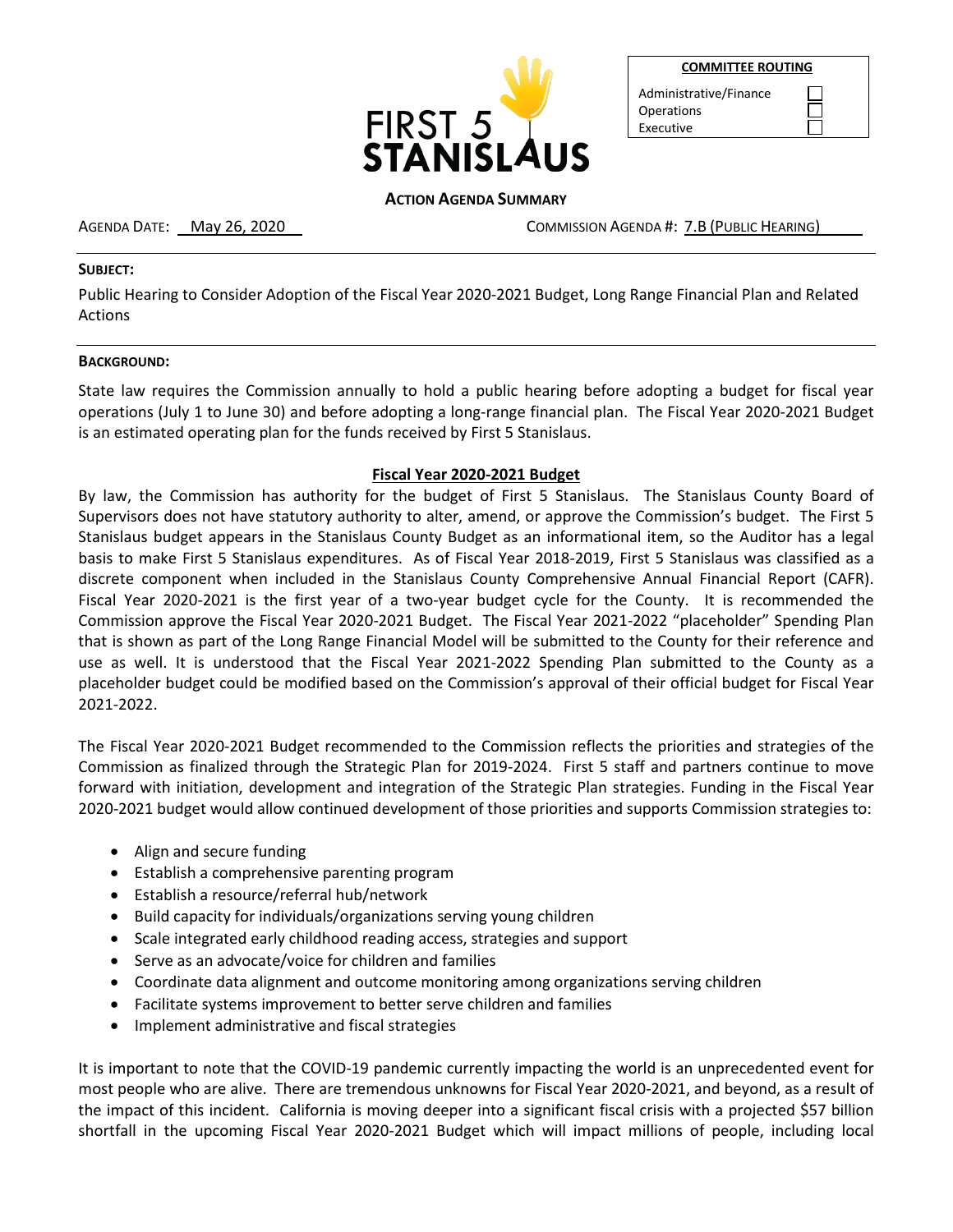government and nonprofit organizations. There is significant uncertainty as to the future of Prop 10 revenues. There is increasing community need and needs of First 5 Stanislaus funded partners. There are many lessons learned from the Great Recession; especially that the underserved community, communities of color, those economically disadvantaged, and more, will potentially suffer the greatest. It is imperative that First 5 continue to work closely with its partners to understand and appropriately respond to emerging needs, to align with the priorities of the Commission during this time of crisis, and to take action to preserve the positive impact of First 5 into the future. This will be a significant period of challenge and the organization is prepared to stand strong.

*Highlights* - Some important elements and assumptions of the budget and Long Range Financial Plan include:

- Total budgeted revenues are projected at \$4,272,201, which is an estimated decrease of 8.7% (\$409,451) from the 2019-2020 budget. Staff used the most current State revenue projections, which were as of May 2019. Prop. 10 revenue estimates for 2020-2021 were then reduced by an additional 10% based on State guidance. State fiscal projections show the continued decline of revenue into future years which are reflected in the Long Range Financial Plan. Prop 10 revenue decreases starting in FY 2021-2022 varied from 1.5% - 3% annually based on State projections. Staff has also budgeted revenue associated with the Community Services Agency reimbursement contract for First 5 staff work performed on the Family Resource Center joint contracts.
- Total budgeted expenses are projected at \$4,751,168, which is an estimated decrease of 3.8% (\$188,446) from the 2019-2020 budget. For the 2020-2021 budget, a \$500,000 Contract Adjustments/Contingency account has been established. No funds will be spent from Contract Adjustments/Contingency account without the approval of the Commission. Future Commission spending as presented in the Long Range Financial Plan will continue to reflect the need to minimize use of fund balance while implementing Commission priorities. As revenue declines and staffing remains static, total administrative costs are projected to increase to approximately 10% of total actual costs as a function of these lower expenses. It is recommended that the Commission consider a policy change for the administrative cost cap at a future meeting.
- Staffing levels are projected to remain the same in the 2020-2021 budget at 5 positions (four full-time and one part-time). The scope and function of staff positions will be evaluated during Fiscal Year 2020-2021 for appropriateness in supporting operations and the new Strategic Plan of the Commission. The Long Range Financial Plan reflects a projected addition of one position in Fiscal Year 2021-2022 which would support the ongoing implementation of the Strategic Plan priorities. The responsibilities of this position will be refined and presented to the Commission for consideration at a future date. If needed, this recommended position could be brought to the Commission at an earlier time.
- Total Fiscal Year 2020-2021 service provider contracts are budgeted at \$2,982,107, which is a decrease of 8.6% (\$282,148) from the 2019-2020 budget. These 11 provider contracts for Fiscal Year 2020-2021, if approved by the Commission, will continue with continuity of existing services funded by the Commission.
- There will be changes to the Healthy Birth Outcomes (HBO) program reflected in the Fiscal Year 2020- 2021 Budget. First 5 Stanislaus has funded the Healthy Birth Outcomes (HBO) program operated by the Health Services Agency (HSA) for more than 15 years. The program provides free services for high risk pregnant women using public health nurses. The program also provides free support groups for women who are not high risk, through subcontracts with Family Resource Centers (FRCs). HSA staff has indicated that operational changes are needed for Fiscal Year 2020-2021 and it would also be the final year for the HBO program. HSA is moving forward with transitioning high risk clients out of the HBO program into other existing Public Health programs as part of this change. The high risk public health nursing component will not be part of the Fiscal Year 2020-2021 budget. Support groups will continue to operate through HBO for Fiscal Year 2020-2021 at subcontracted FRCs, but with a planned decline in enrollment until the program is discontinued as the end of the fiscal year. Funding of \$717,852 is in the Fiscal Year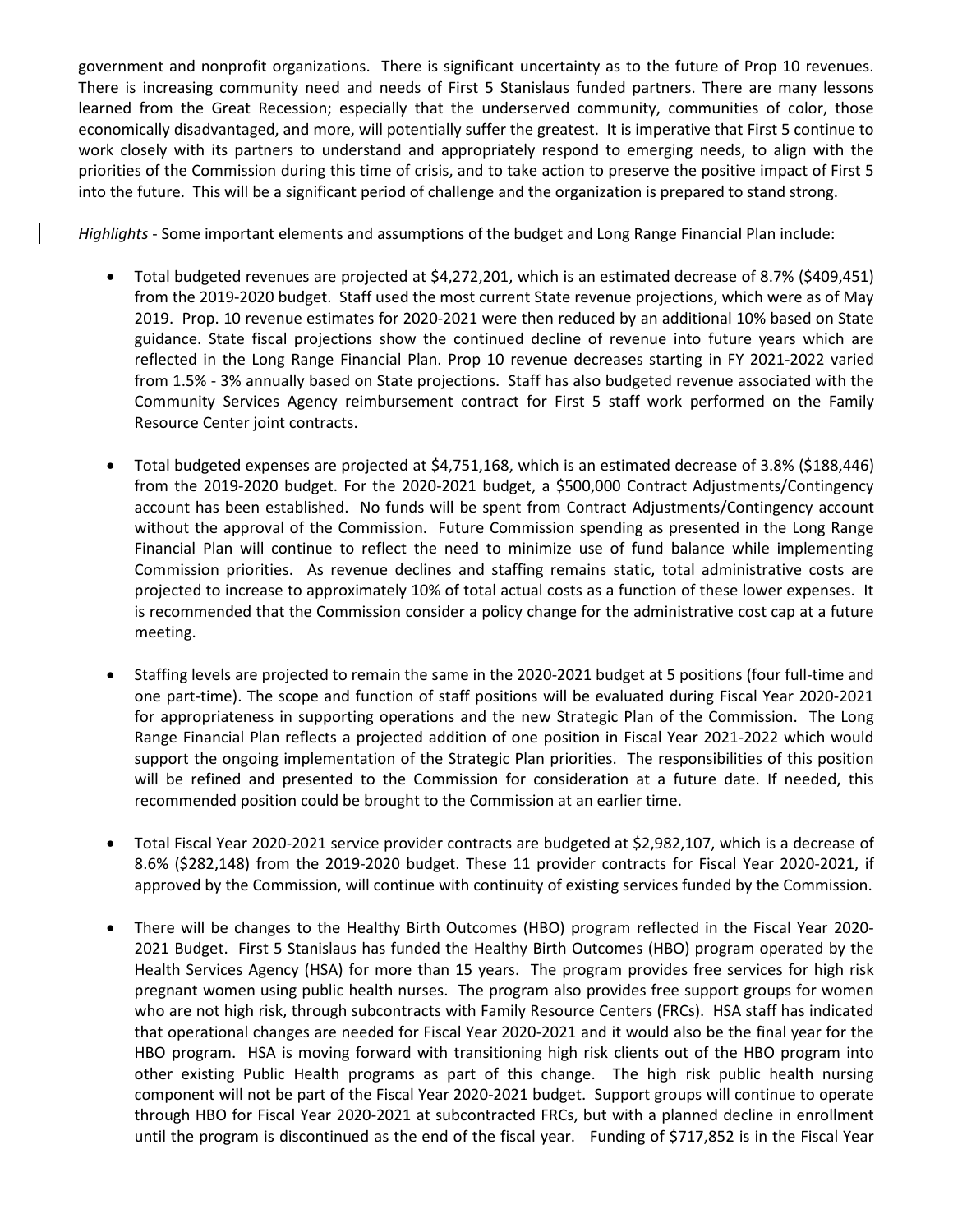2020-2021 Budget to fund the Health Services Agency to operate the HBO program in its modified format. This contract is part of the total contract amount of \$2,982,107 for Fiscal Year 2020-2021 and is one of the 11 total contracts referenced above.

- Approximately \$325,000 has been budgeted for implementation of Commission strategic priorities associated with the Strategic Plan for 2019-2024. Projects include, but are not limited to, advancing the strategic development of family resource center relationships and services; facilitating a systems level discussion of supportive services for high risk pregnant women in our community; community capacity building; funding of grant writing for systems revenue enhancement; advancement of parenting strategies; enhanced digital community resources; support of early childhood reading; facilitation of systems improvement efforts and more.
- Funding of \$5,000 is included for a contract with Matrix Outcomes Model for Family Development Matrix services and training. Funding of \$11,040 is included in the Fiscal Year 2020-2021 Budget for Hudson Henderson & Company, Inc., to complete the annual outside audit. Their audit contract was previously approved by the Commission at its December 3, 2019 meeting. First 5 will again contract with the Community Services Agency for reimbursement of up to \$36,000 for staff time associated with providing services for the joint Family Resource Center contract.
- There is a projected use of approximately \$478,967 in fund balance needed to balance the 2020-2021 budget, which is a \$221,003 increase from the 2019-2020 budget. Ending fund balance for 2020-2021 is projected to be approximately \$6.9 million.
- Additional assumptions for the 2020-2021 budget are included in the attached Budget Assumption worksheet.

| FY 2020-2021 Contract Schedule          |                                          |                      |                      |                    |  |
|-----------------------------------------|------------------------------------------|----------------------|----------------------|--------------------|--|
|                                         |                                          |                      | Recommended          |                    |  |
| <b>One Year Agreements</b>              |                                          | FY 19-20             | FY 20-21             |                    |  |
| 1 United Way of Stanislaus              | 211 Program                              | \$40,000             | \$40,000             |                    |  |
| 2 Sierra Vista Child & Family Services  | The Bridge                               | \$166,500            | \$166,500            |                    |  |
| 3 Stan. Co. Health Services Agency      | <b>Healthy Birth Outcomes</b>            | \$1,000,000          | \$717,852            |                    |  |
| 4 Stanislaus County Office of Education | <b>Healthy Start</b>                     | \$498,398            | \$498,398            |                    |  |
| <b>Sub Total</b>                        |                                          | \$1,704,898          | \$1,422,750          |                    |  |
|                                         |                                          |                      | <b>First 5 Share</b> |                    |  |
|                                         |                                          | <b>First 5 Share</b> | <b>Recommended</b>   | <b>Total Award</b> |  |
| <b>4th Year FRC Contract Extension</b>  |                                          | FY 19-20             | FY 20-21             | FY 20-21           |  |
| 5 Aspiranet                             | <b>Turlock Family Resource Center</b>    | \$190,415            | \$190,415            | \$286,518          |  |
| <b>6</b> Center for Human Services      | Ceres Partnership for Healthy Children   | \$163,418            | \$163,418            | \$264,431          |  |
| <b>7 Center for Human Services</b>      | <b>Oakdale Family Resource Center</b>    | \$158,847            | \$158,847            | \$232,503          |  |
| <b>8 Center for Human Services</b>      | Patterson/Newman Family Resource Center  | \$237,938            | \$237,938            | \$294,257          |  |
| 9 Parent Resource Center                | Parent Resource Center - Modesto         | \$350,457            | \$350,457            | \$619,124          |  |
| 10 Sierra Vista Child & Family Services | Hughson/Waterford Family Resource Center | \$147,135            | \$147,135            | \$202,201          |  |
| 11 Sierra Vista Child & Family Services | North Modesto Family Resource Center     | \$311,147            | \$311,147            | \$560,523          |  |
| <b>Sub Total</b>                        |                                          | \$1,559,357          | \$1,559,357          | \$2,459,557        |  |
|                                         |                                          |                      |                      |                    |  |

## **Recommended Funded Partner Contracts for Fiscal Year 2020-2021**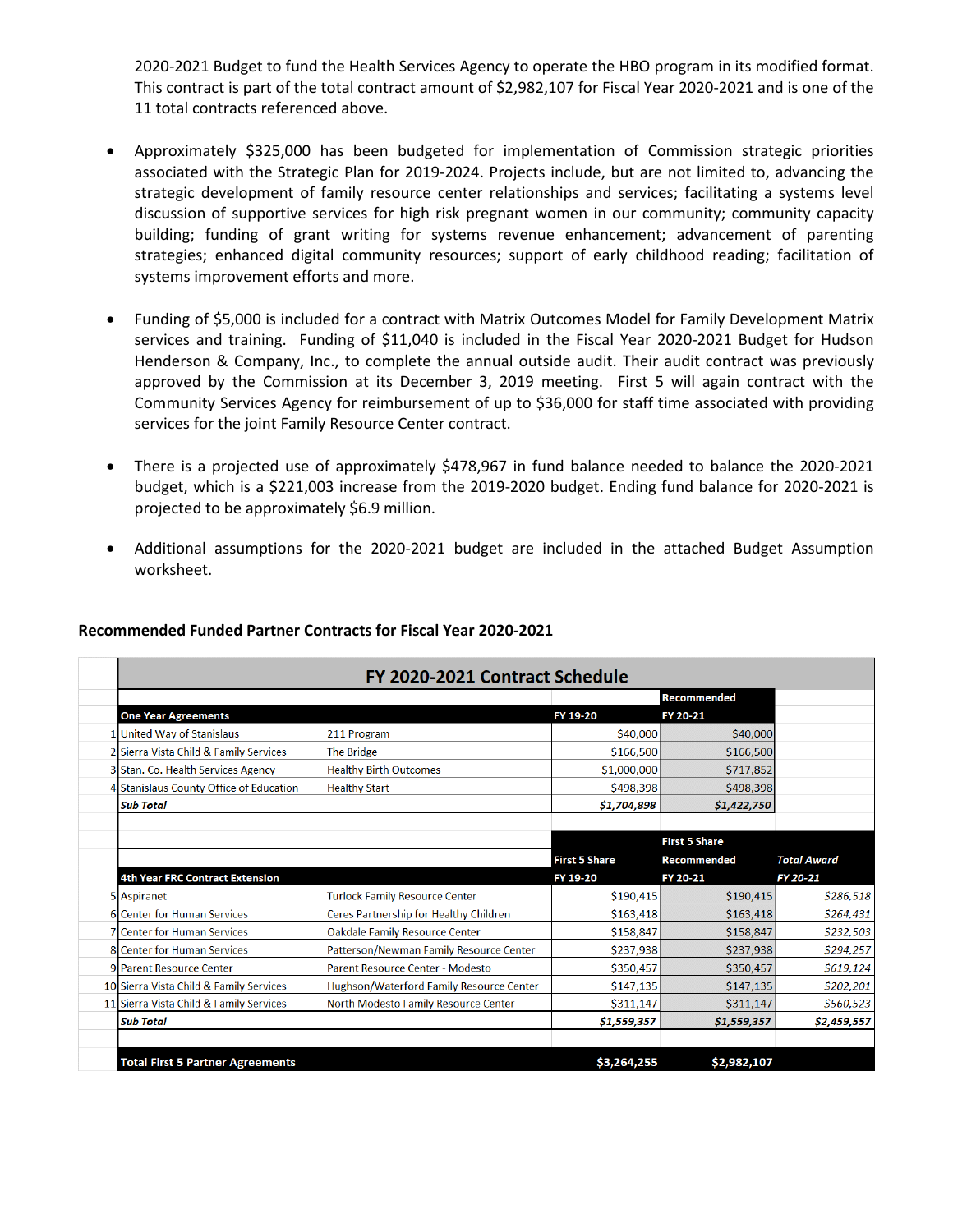# **Long Range Financial Plan**

The Long Range Financial Plan is submitted annually to the State and is an important planning document and fiscal tool for the Commission.

Some important elements and assumptions of the Long Range Financial Plan for consideration include:

- The Plan is a working document and is to guide long-range planning. The plan is subject to change upon approval of the Commission using updated projections.
- The May 2019 State Department of Finance/First 5 California revenue projections for Stanislaus County have been used in the Long Range Financial Plan for the years they were available (2019-2020 through 2023-2024). First 5 Stanislaus assumptions were used for 2024-2025 and 2025-2026.
- The Plan continues to highlight long-term projected revenue declines.
- The Plan assumes contractors will spend 100% of their allocations in 2020-2021.
- The Plan reflects a minimum reserve of at least six months of budgeted revenue per Commission policy.
- The Plan reflects a minimal use of fund balance for budget balancing and reflects a stable fund balance into future years based on current plan assumptions.

#### **STAFF RECOMMENDATIONS:**

- 1. Accept the Fiscal Year 2020-2021 Budget from the Executive Director.
- 2. Conduct a Public Hearing to receive public comment and input on the proposed Long Range Financial Plan.
- 3. Direct and approve any changes the Commissioners choose to make to the Fiscal Year 2020-2021 Budget and adopt the Fiscal Year 2020-2021 budget.
- 4. Authorize the Executive Director to make necessary technical adjustments to implement the approved Fiscal Year 2020-2021 Budget including negotiating and executing agreements with service providers.
- 5. Authorize staff to work with contractors to develop budgets up to the contract amounts specified on the contract schedule.
- 6. Authorize staff to submit the proposed budget for appropriate inclusion in County budget and financial documents.
- 7. Authorize the Executive Director to negotiate and sign an agreement not to exceed \$5,000 with Matrix Outcomes Model for Family Development Matrix services and training.
- 8. Adopt the financial projections for fiscal years 2021-2022 through 2025-2026 as the Commission's Long Range Financial Plan.
- 9. Authorize the Executive Director to negotiate and sign an agreement not to exceed \$36,000 with the Community Services Agency for reimbursement of First 5 staff time associated with providing services for the joint Community Services Agency/First 5 Stanislaus contracts with Family Resource Centers.

## **FISCAL IMPACT:**

The Fiscal Year 2020-2021 Budget contains projected expenses of \$4,751,168 with projected revenues of \$4,272,201 and a \$478,967 projected use of fund balance. The projected 2020-2021 year-end fund balance is approximately \$6.9 million. Agreements and/or addendums between First 5 Stanislaus and program operators will be executed before funds are disbursed to program operators.